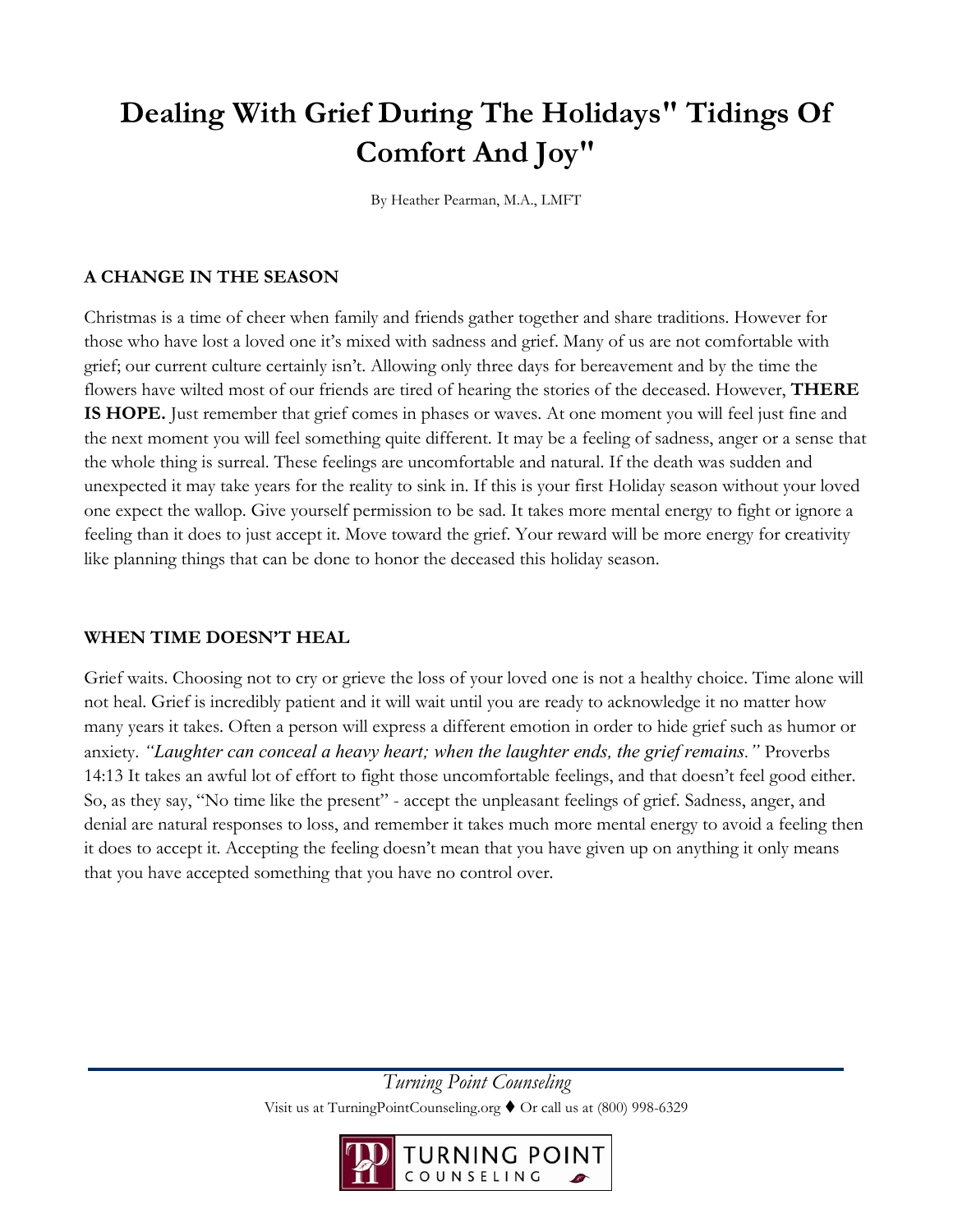# **TOO MUCH FOR ONE PERSON**

Compounded losses can complicate grief. Sometimes we lose a loved one and…our

job…mobility…relationships. This makes the grieving process even tougher. When the losses stack up, so does the grief. Please give yourself a break and take the time to acknowledge each loss individually. Giving yourself permission to be sad normalizes the feeling and lessens the negative impact. Each loss needs to be acknowledged before we can assess any good in the situation. A loss due to suicide may have different religious and social implications. Don't keep the cause of death a secret. Find someone you can speak freely to so that you don't have to be weighed down by the burden of the secret. People may be more understanding than you give them credit for. The following verse reminds us…

*"He comforts us in all our troubles so that we can comfort others. When others are troubled, we will be able to give them the same comfort that God has given us."* 2 Corinthians 1:4

## **WHAT TO DO WHEN GRIEF TURNS TO DESPAIR**

Grief can segue way into a feeling of despair or depression, when this happens we need more support than friends can offer. If you have the following symptoms please seek professional help.

- Feelings of worthlessness
- Slow speech and body movements
- Inability to function at work, home, and/or school
- Finds no pleasure in previously-enjoyed activities
- Hallucinations of the deceased

## **A NEW NORMAL**

It is important to understand that we never "get over" the loss of a loved one. We just adjust to a new normal. We find our new status quo; the stage of our life post loved one. There is something intrinsic in the thought of death that is just wrong. It is the ultimate reminder of our fallen state and what Christ came to save us from.

However, when you accept this as a normal response it once again opens opportunities for more positive feelings. *"He will remove all of their sorrows, and there will be no more death or sorrow or crying or pain. For the old world and its evils are gone forever."* Revelation 21:4

> *Turning Point Counseling*  Visit us at TurningPointCounseling.org ♦ Or call us at (800) 998-6329